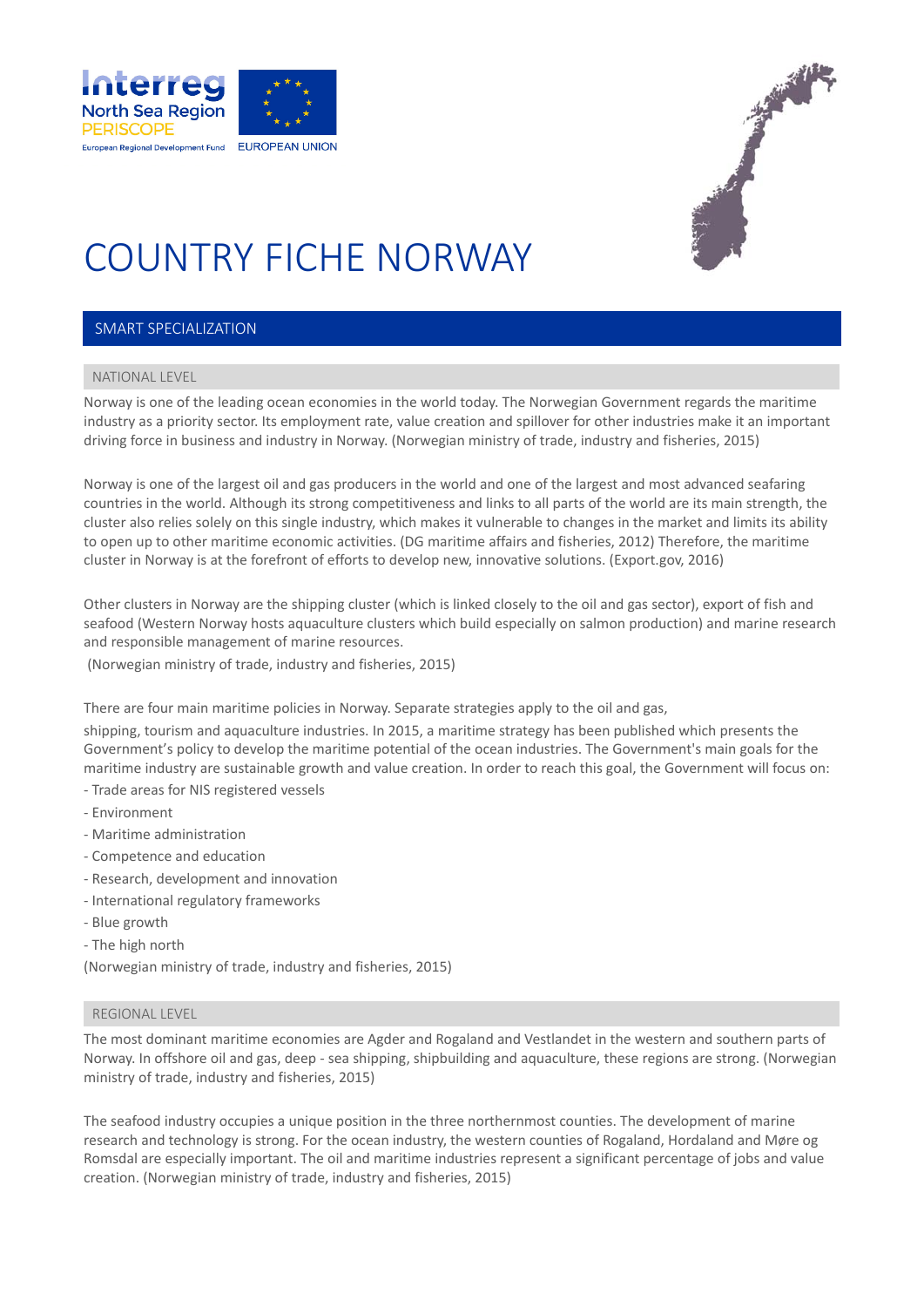In Central Norway, there is a research environment that in cooperation with companies and authorities has created the world's first test area for autonomous vessels. For generations, the Tyholt Maritime Technology Center in Trondheim has helped put the Norwegian industry at the forefront of shipbuilding, shipping, offshore oil and gas, fisheries and aquaculture. Eastern Norway is also important to the ocean industries. Among other factors, many specialised service providers and financial institutions are established here. (Norwegian ministry of trade, industry and fisheries, 2015)

As an important service provider for the oil and maritime industries, Southern Norway also plays a central role. One example is the GCE NODE network, where a number of companies are asserting themselves in the global market in their fields. (Norwegian ministry of trade, industry and fisheries, 2015)

Several Norwegian county municipalities use the method of smart specialization as a tool for business development. The Ministry of Local Government and Modernization has created a Norwegian supervisor on smart specialization as a method for regional business development. (The Ministry of Local Government and Modernization, 2018) However, smart specialization strategies are not sufficiently developed in all Norway regions. Possibly, this is due to the fact that Norway is not eligible for ERDF funds (ERDF funding requires a smart specialization strategy). The counties East and West Agder have not yet set out Smart Specialization Strategies, although, in November 2013, they have identified some areas of interest.

- Energy and technology
	- o Mining and quarrying
		- o Extraction of crude petroleum
	- o Manufacturing
- $\bullet$  ICT
	- o Telecommunications
	- o Computer programming
	- o Consultancy and related activities
	- o Information service activities
- Experience industry, tourism, culture and creative industries

#### **Innovation priorities East Agder: Innovation priorities West Agder:**

- Energy and technology
	- o Electricity, gas, steam and air conditioning supply
- ICT
	- o Telecommunications
	- o Computer programming
	- o Consultancy and related activities
	- o Information service activities
- Experience industry, tourism, culture and creative industries

#### COMMENTS AND EXPERIENCES

The selected priorities of the smart specialization strategy, so far, do not necessarily reflect the expertise within the Agder region. A clear link to its world class maritime technology and process industry is missing.

#### INTELLECTUAL PROPERTY RIGHTS (IPR), REGULATIONS AND STANDARDS SUPPORT

| LOCAL IPR AMBASSADOR    | WEBSITE                                          | TELEPHONE NUMBER     | EMAIL                |
|-------------------------|--------------------------------------------------|----------------------|----------------------|
| Innovation Norway Agder | https://www.patentstyret.no/ $(+47)$ 22 00 25 00 | $(+ 47)$ 22 38 73 00 | Post@patentstyret.no |

The IPR services provided by IN are a supplement to specialised IPR services offered by commercial actors. It focuses on start-ups and SMEs developing innovative products, processes or services. In addition, the Research Council Norway offers consultation with IPR experts free of charge.

| MARINE SPATIAL PLANNING                                                                                   |                                                                                                                                                                                                                                                                 |
|-----------------------------------------------------------------------------------------------------------|-----------------------------------------------------------------------------------------------------------------------------------------------------------------------------------------------------------------------------------------------------------------|
| Integrated Management<br>of the Marine Environment<br>of the North Sea and Skagerrak<br>(Management Plan) | http://www.miljodirektoratet.no/Global/Havforum/Meld.%20St.37%20(2012<br>$\equiv$<br>2013)%20Report%20to%20the%20Stortinng%20(white%20paper)%20Integra<br>ted%20Management%20of%20the%20Marine%20Environment%20of%20th<br>e%20North%20Sea%20and%20Skagerrak.pdf |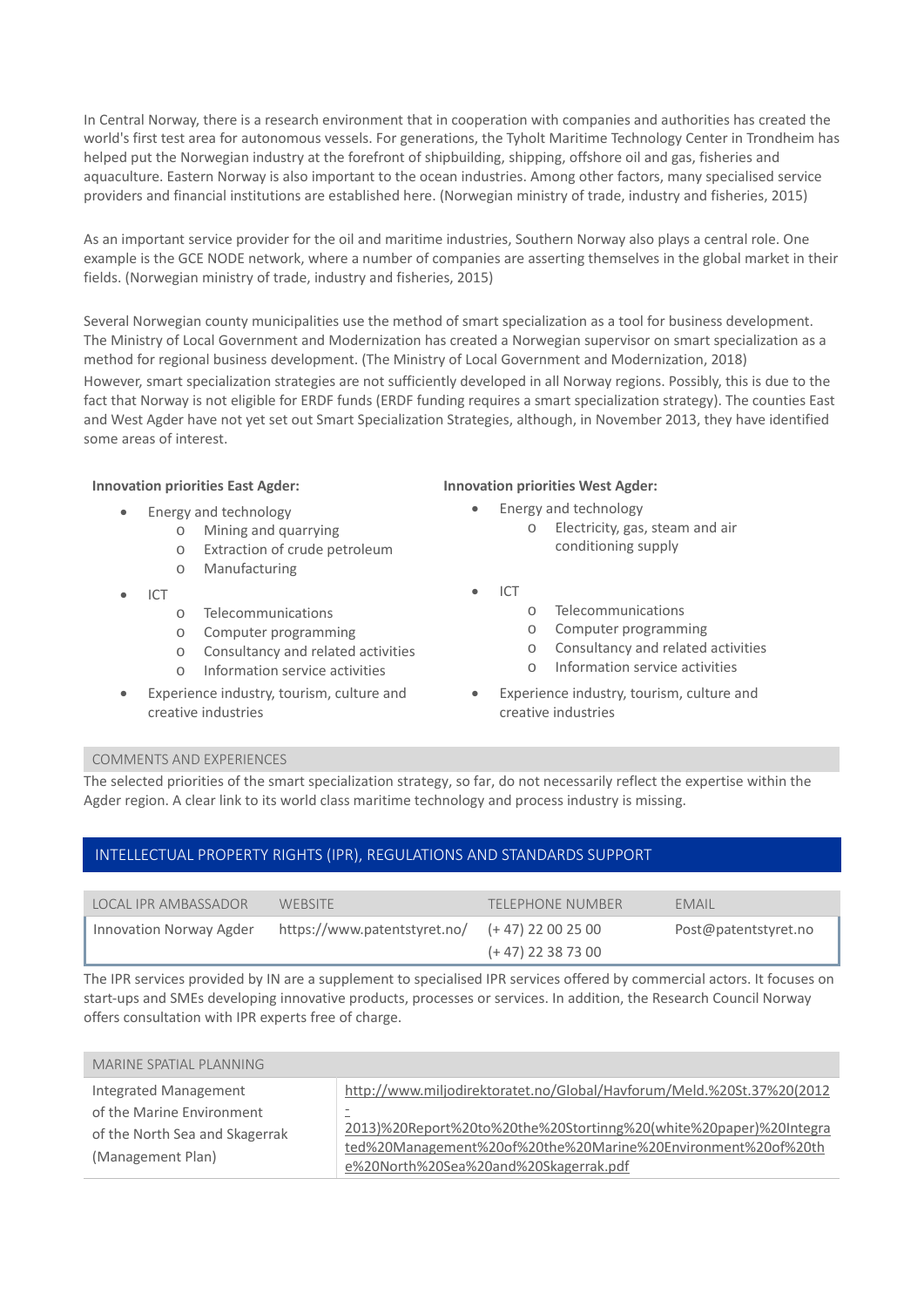Since the adoption of a government white paper on ocean governance in 2001, Norway has worked on the development and implementation of marine spatial planning in the format of regional management plans. In 2013 the Government presented a management plan for the North Sea and Skagerrak. (Norwegian ministry of the environment, 2013) (Hoel & Olsen, 2010)

| <b>REGULATION AND STANDARD SUPPORT</b> |                                                                                                                                                                                                 |
|----------------------------------------|-------------------------------------------------------------------------------------------------------------------------------------------------------------------------------------------------|
| <b>AGENCIES</b>                        |                                                                                                                                                                                                 |
| Name of agency                         | Norwegian petroleum directorate (Oljedirektoratet)                                                                                                                                              |
| Concerning                             | Governmental specialist directorate and administrative body for the oil and<br>gas industry.                                                                                                    |
| Link to website                        | http://www.npd.no                                                                                                                                                                               |
| Telephone number                       | +47 51 87 60 00                                                                                                                                                                                 |
| Name agency                            | Directorate of fisheries (Fiskeridirektoratet)                                                                                                                                                  |
| Concerning                             | Management of marine resources and aquaculture.                                                                                                                                                 |
| Link to website                        | https://www.fiskeridir.no                                                                                                                                                                       |
| Telephone number                       | +47 55 23 80 00                                                                                                                                                                                 |
| Name agency                            | Norwegian Maritime Authority (Sjøfartsdirektoratet)                                                                                                                                             |
| Concerning                             | Administrative and supervisory authority for the work on safety for life,<br>health, environment and material values on vessels with Norwegian flag and<br>foreign vessels in Norwegian waters. |
| Link to website                        | https://www.sdir.no                                                                                                                                                                             |
| Telephone number                       | +47 52 74 50 00                                                                                                                                                                                 |
| Name agency                            | The Norwegian Coastal Administration (Kystverket)                                                                                                                                               |
| Concerning                             | Responsible for services related to maritime safety, maritime infrastructure,<br>transport planning and efficiency, and emergency response to acute<br>pollution.                               |
| Link to website                        | https://www.kystverket.no                                                                                                                                                                       |
| Telephone number                       | +47 33 03 48 08                                                                                                                                                                                 |
| Name agency                            | County governor                                                                                                                                                                                 |
| Concerning                             | The County Governor is the state's representative in local counties and is<br>responsible for monitoring the decisions, objectives and guidelines set out by<br>the Storting and government.    |
| Link to website                        | https://www.fylkesmannen.no                                                                                                                                                                     |
| Telephone number                       | $\sqrt{2}$                                                                                                                                                                                      |

## CROSS‐BORDER FINANCIAL INSTRUMENTS

| TYPE OF FINANCIAL INSTRUMENT   | Grants                                                                                                                                                                                         |
|--------------------------------|------------------------------------------------------------------------------------------------------------------------------------------------------------------------------------------------|
| NAME FINANCIAL INSTRUMENT      | Horizon 2020                                                                                                                                                                                   |
| <b>DESCRIPTION</b>             | Horizon 2020 is the largest ever European Union (EU) research and<br>innovation programme. It has an emphasis on excellent science,<br>industrial leadership and tackling societal challenges. |
| <b>TRANSNATIONAL DIMENSION</b> | Norway, as a third country, is eligible for the entire H2020<br>programme on equal terms as EU Member States.                                                                                  |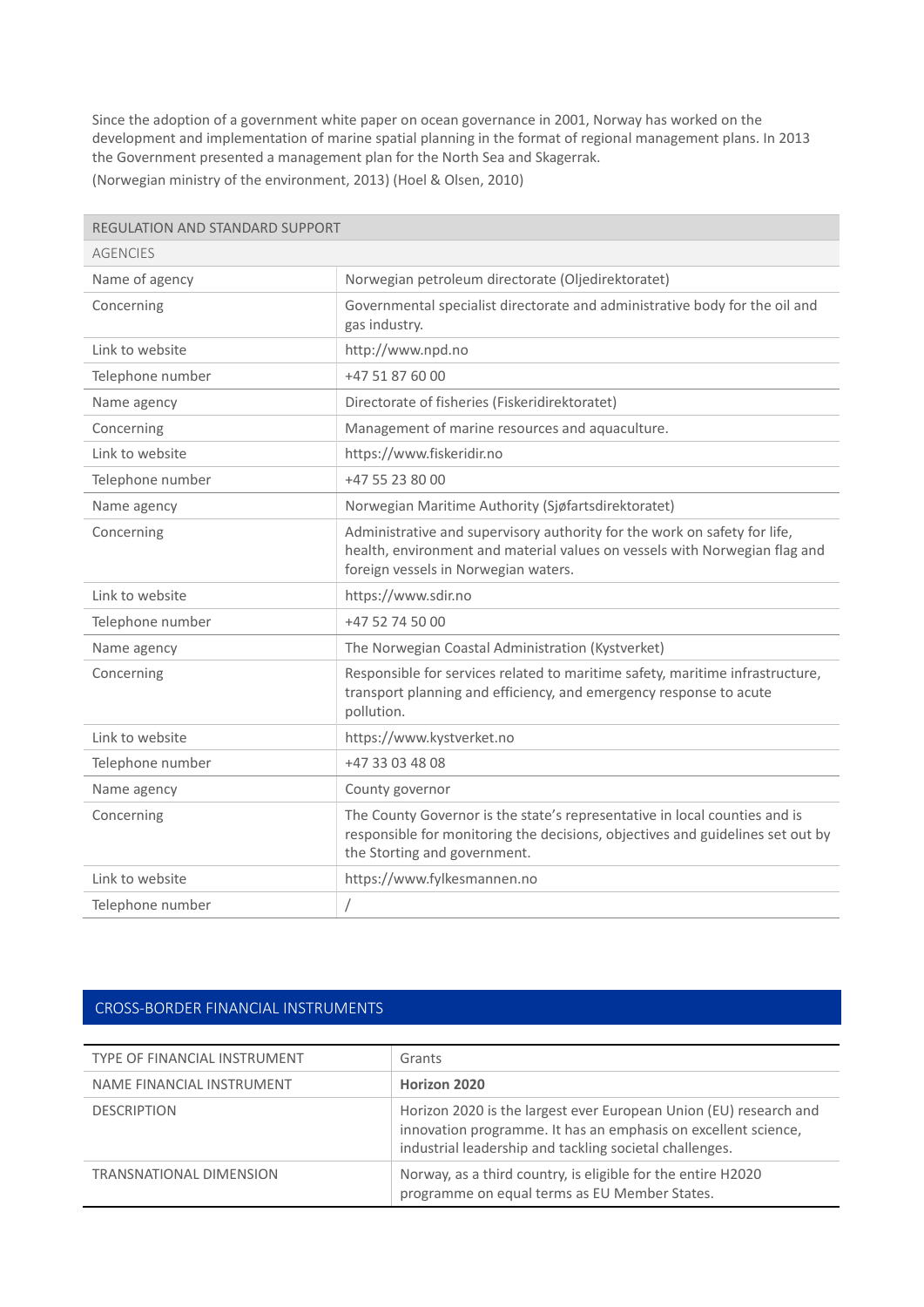| <b>TYPE OF FINANCIAL INSTRUMENT</b> | Grant                                                                                                                                                                                                                                                                     |
|-------------------------------------|---------------------------------------------------------------------------------------------------------------------------------------------------------------------------------------------------------------------------------------------------------------------------|
| NAME FINANCIAL INSTRUMENT           | <b>Interreg Europe</b>                                                                                                                                                                                                                                                    |
| <b>DESCRIPTION</b>                  | A series of grant funding programmes which aim to generate<br>cohesion across regions in Europe, and generate regional<br>development.                                                                                                                                    |
|                                     | Actors from the Agder region are eligible to participate in different<br>Interreg programmes:<br>Interreg North Sea,<br>Interreg Baltic Sea,<br>Interreg Øresund Kattegat Skagerak<br>Interreg Europe.<br>For all Interreg programmes, Norway has its own funding. The    |
|                                     | funding rate for all four programmes is 50%.                                                                                                                                                                                                                              |
| <b>TRANSNATIONAL DIMENSION</b>      | Must include other regions in Europe                                                                                                                                                                                                                                      |
| <b>TYPE OF FINANCIAL INSTRUMENT</b> | Grant                                                                                                                                                                                                                                                                     |
| <b>ORGANISATION</b>                 | <b>Innovation Norway</b>                                                                                                                                                                                                                                                  |
| NAME FINANCIAL INSTRUMENT           | <b>Innovation contracts</b>                                                                                                                                                                                                                                               |
| <b>DESCRIPTION</b>                  | Through the Innovation contracts, Innovation Norway offers a<br>support program that makes grants available to Norwegian SMEs<br>developing new products or services.                                                                                                     |
| TRANSNATIONAL DIMENSION             | Collaboration possible with foreign or other Norwegian companies.                                                                                                                                                                                                         |
| TYPE OF FINANCIAL INSTRUMENT        | Grant                                                                                                                                                                                                                                                                     |
| NAME FINANCIAL INSTRUMENT           | <b>Innovation Norway</b>                                                                                                                                                                                                                                                  |
| <b>DESCRIPTION</b>                  | Offers funding and technical assistance for the establishment of<br>binding strategic collaboration with a long-term perspective                                                                                                                                          |
| <b>TRANSNATIONAL DIMENSION</b>      | Companies abroad can also be included.                                                                                                                                                                                                                                    |
| TYPE OF FINANCIAL INSTRUMENT        | Grant                                                                                                                                                                                                                                                                     |
| NAME FINANCIAL INSTRUMENT           | <b>Regional Research Fund</b>                                                                                                                                                                                                                                             |
| <b>DESCRIPTION</b>                  | The regional funds were introduced as part of a political reform to<br>transfer power from national to regional authorities. The research<br>funds support R&D projects initiated by companies, public<br>institutions, universities, colleges and research institutions. |
| <b>TRANSNATIONAL DIMENSION</b>      | The projects can include one research institution from<br>inside/outside Norway.                                                                                                                                                                                          |
| <b>TYPE OF FINANCIAL INSTRUMENT</b> | Grant                                                                                                                                                                                                                                                                     |
| NAME FINANCIAL INSTRUMENT           | <b>PES 2020</b>                                                                                                                                                                                                                                                           |
| <b>DESCRIPTION</b>                  | The Research Council of Norway Project Establishment Support<br>directed towards Horiozon 2020. The PES2020 scheme is designed<br>to relieve some of the cost burden for Norwegian applicants related<br>to the preparation of project proposals.                         |
|                                     | PES 2020 funding may be sought for:                                                                                                                                                                                                                                       |
|                                     | Activities and travel related to preparation of a concrete<br>H2020 project proposal.                                                                                                                                                                                     |
|                                     | Travel to find networks and partners, profiling activities at<br>relevant meeting places for actors without annual framework grant<br>under the PES 2020 scheme.                                                                                                          |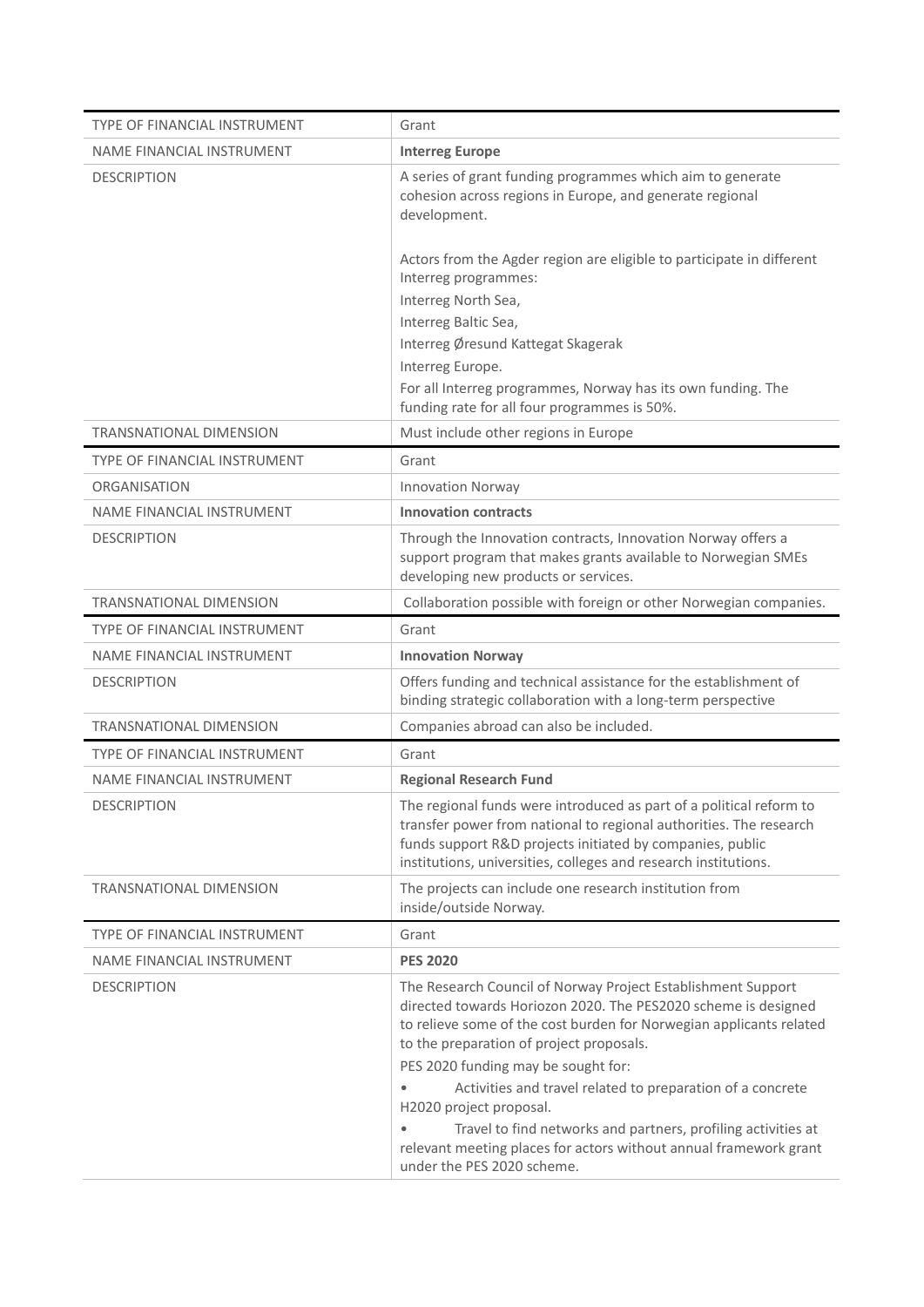|                                     | Activities to promote and coordinate Norwegian interest in<br>$\bullet$<br>strategy processes and relevant forums within European research<br>and innovation policy cooperation.                                                                                                                                                                                    |
|-------------------------------------|---------------------------------------------------------------------------------------------------------------------------------------------------------------------------------------------------------------------------------------------------------------------------------------------------------------------------------------------------------------------|
|                                     | Activities related to preparation of proposals for financial<br>support for the process involving the European Investment Bank and<br>European Investment Fund.                                                                                                                                                                                                     |
| <b>TRANSNATIONAL DIMENSION</b>      |                                                                                                                                                                                                                                                                                                                                                                     |
| <b>TYPE OF FINANCIAL INSTRUMENT</b> | Grant                                                                                                                                                                                                                                                                                                                                                               |
| NAME FINANCIAL INSTRUMENT           | <b>BIA</b>                                                                                                                                                                                                                                                                                                                                                          |
| <b>ORGANISATION</b>                 | Norwegian Research Council                                                                                                                                                                                                                                                                                                                                          |
| <b>DESCRIPTION</b>                  | BIA funds industry-oriented research and has no thematic<br>restrictions. This broad-based programme supports high-quality<br>R&D projects with good business and socio-economic potential.                                                                                                                                                                         |
| <b>TRANSNATIONAL DIMENSION</b>      | Candidates may submit personal applications for certain<br>international fellowships that the Research Council administers on<br>behalf of other institutions.                                                                                                                                                                                                      |
| <b>TYPE OF FINANCIAL INSTRUMENT</b> | Grant                                                                                                                                                                                                                                                                                                                                                               |
| NAME FINANCIAL INSTRUMENT           | <b>Energix</b>                                                                                                                                                                                                                                                                                                                                                      |
| <b>ORGANISATION</b>                 | Norwegian Research Council                                                                                                                                                                                                                                                                                                                                          |
| <b>DESCRIPTION</b>                  | provides funding for research on renewable energy, efficient use of<br>energy, energy systems and energy policy.                                                                                                                                                                                                                                                    |
| <b>TRANSNATIONAL DIMENSION</b>      |                                                                                                                                                                                                                                                                                                                                                                     |
| TYPE OF FINANCIAL INSTRUMENT        | Grant                                                                                                                                                                                                                                                                                                                                                               |
| NAME FINANCIAL INSTRUMENT           | <b>Petromaks</b>                                                                                                                                                                                                                                                                                                                                                    |
| <b>ORGANISATION</b>                 | Norwegian Research Council                                                                                                                                                                                                                                                                                                                                          |
| <b>DESCRIPTION</b>                  | The primary objective of the PETROMAKS 2 programme is to<br>generate new knowledge and technology to facilitate the optimal<br>utilisation of Norwegian petroleum resources and enhance the<br>competitiveness of the Norwegian Continental Shelf compared with<br>other petroleum provinces in relation to costs, greenhouse gas<br>emissions and the environment. |
| <b>TRANSNATIONAL DIMENSION</b>      | Funding under this call for proposals may be sought by companies,<br>groups of companies or trade and industry organisations that have<br>been officially issued an enterprise number under the Register of<br><b>Business Enterprises.</b>                                                                                                                         |
|                                     | National and international research groups may participate in the<br>project as partners who perform research activity, but they may not<br>contribute in-kind R&D activity to the project.                                                                                                                                                                         |
|                                     | Other international partners may participate in the project, but their<br>costs for in-kind R&D activity will not be eligible for support from<br>the Research Council.                                                                                                                                                                                             |
| TYPE OF FINANCIAL INSTRUMENT        | Grant                                                                                                                                                                                                                                                                                                                                                               |
| NAME FINANCIAL INSTRUMENT           | <b>DEMO 2000</b>                                                                                                                                                                                                                                                                                                                                                    |
| <b>ORGANISATION</b>                 | Norwegian Research Council                                                                                                                                                                                                                                                                                                                                          |
| <b>DESCRIPTION</b>                  | DEMO 2000 seeks to ensure long-term competitiveness in the<br>petroleum industry and continued profitable and sustainable<br>development of the petroleum resources on the Norwegian<br>continental shelf. The objective of the programme is to qualify new                                                                                                         |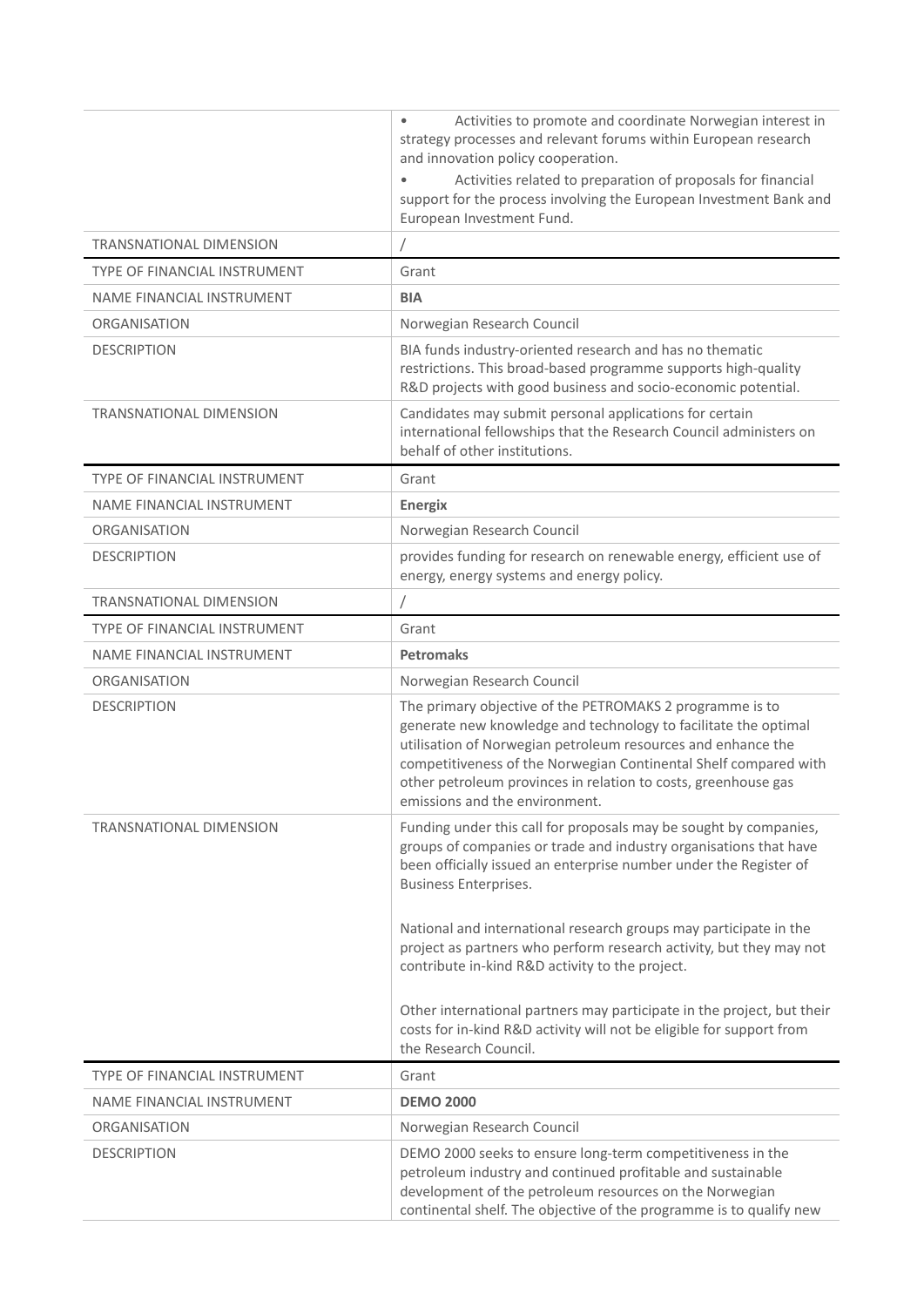|                                     | technology and systems in close collaboration between the supplier<br>industry, oil companies and research institutions.                                                                                                                                                                     |
|-------------------------------------|----------------------------------------------------------------------------------------------------------------------------------------------------------------------------------------------------------------------------------------------------------------------------------------------|
| TRANSNATIONAL DIMENSION             | Normally, applications for research funding must be formally<br>submitted by a Norwegian company or institution. Candidates may,<br>however, submit personal applications for certain international<br>fellowships that the Research Council administers on behalf of other<br>institutions. |
| <b>TYPE OF FINANCIAL INSTRUMENT</b> | Grant                                                                                                                                                                                                                                                                                        |
| NAME FINANCIAL INSTRUMENT           | <b>ENOVA</b>                                                                                                                                                                                                                                                                                 |
| <b>DESCRIPTION</b>                  | Enable undertakings to increase the share of renewable sources of<br>energy in total energy production and contribute thus to a higher<br>level of environmental protection.                                                                                                                 |
| <b>TRANSNATIONAL DIMENSION</b>      | Normally, applications for research funding must be formally<br>submitted by a Norwegian company or institution. Candidates may,<br>however, submit personal applications for certain international<br>fellowships that the Research Council administers on behalf of other<br>institutions. |
|                                     |                                                                                                                                                                                                                                                                                              |

# SME‐ORIENTED INCUBATOR SUPPORT



| NAME:              | Innovasion Norge                                                                                                                                                                                                 |
|--------------------|------------------------------------------------------------------------------------------------------------------------------------------------------------------------------------------------------------------|
| <b>MAIN TOPICS</b> | Innovation Norway offer help to Entrepreneurs and promising Start-Ups who has<br>growth ambitions and established an innovative business concept which represent<br>something new and significant in the market. |
|                    | Focus is on:                                                                                                                                                                                                     |
|                    | Start-ups and SMEs                                                                                                                                                                                               |
|                    | Growth companies and clusters                                                                                                                                                                                    |
|                    | Internationalisation                                                                                                                                                                                             |
| <b>TELEPHONE</b>   | +47 80 05 07 89                                                                                                                                                                                                  |
| WEBSITE            | https://www.innovasjonnorge.no                                                                                                                                                                                   |



| NAME:              | Innoventus Sør                                                                                                                                                                                                                                                                               |
|--------------------|----------------------------------------------------------------------------------------------------------------------------------------------------------------------------------------------------------------------------------------------------------------------------------------------|
| <b>MAIN TOPICS</b> | Regional innovation company, SIVA incubator (The Industrial Development<br>Corporation of Norway), FORNY agent and Pre-seed Administrator representing<br>Southern Norway. They focus on innovation, which is a prerequisite for ensuring<br>growth, new creation and renewal in the region. |
| <b>ADRESS</b>      | Kristiansand – Tordenskjoldsgate 9 (5. egt), 4612 Kristiansand<br>Grimstad - Terje Løvåsvei 1, 4879 Grimstad                                                                                                                                                                                 |
| <b>WEBSITE</b>     | https://innoventussor.no                                                                                                                                                                                                                                                                     |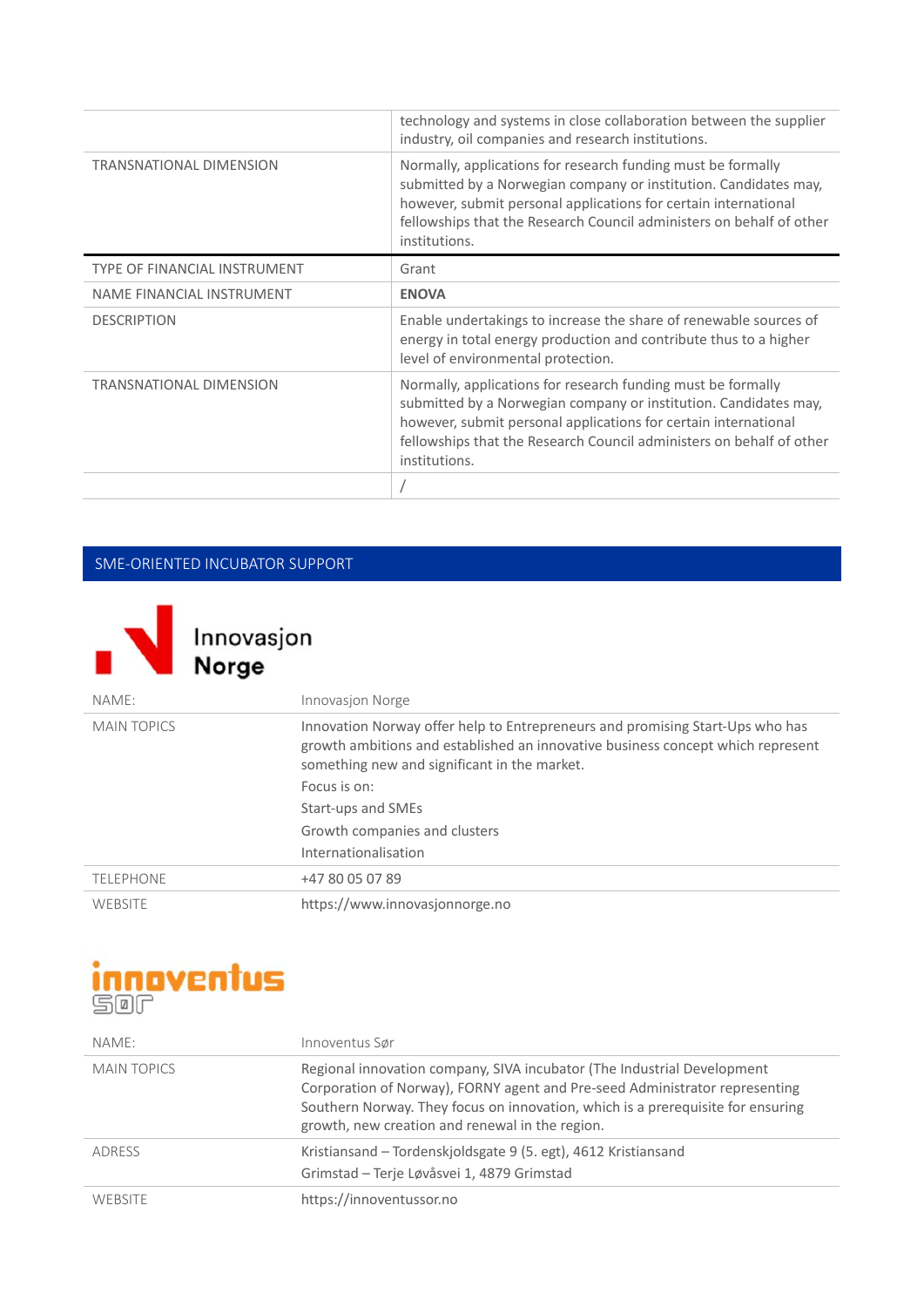

| NAME:              | <b>Connect Norge</b>                                                                                         |  |
|--------------------|--------------------------------------------------------------------------------------------------------------|--|
| <b>MAIN TOPICS</b> | Connect is a network organisation focusing on further development of Start-ups and<br>early phase companies. |  |
|                    | Connect provides a variety of services, among them:                                                          |  |
|                    | Connect Springbrett<br>٠                                                                                     |  |
|                    | <b>Connect Mentor</b><br>$\bullet$                                                                           |  |
|                    | Connect investor forum<br>$\bullet$                                                                          |  |
| ADRESS             | Thormøhlens gate 51                                                                                          |  |
|                    | 5006 Bergen                                                                                                  |  |
| WEBSITE            | http://www.connectnorge.no                                                                                   |  |

| NAME:              | FVA-Senter                                                                                                                                                                                               |
|--------------------|----------------------------------------------------------------------------------------------------------------------------------------------------------------------------------------------------------|
| <b>MAIN TOPICS</b> | EVA-Senter (Establishment Center Vest-Agder) will help people develop ideas and<br>tomorrow's business by providing the entrepreneur with the best possible technical<br>assistance related to his needs |
| ADRESS             | Etablerersenter Vest-Agder (EVA) holder til i 3. etasje i Rådhusgata 12 A, i<br>Torvkvartalet                                                                                                            |
| <b>WEBSITE</b>     | https://evasenter.no                                                                                                                                                                                     |



| NAME:              | Bergen Teknologioverføring AS (BTO)                                                                                                                                                             |
|--------------------|-------------------------------------------------------------------------------------------------------------------------------------------------------------------------------------------------|
| <b>MAIN TOPICS</b> | BTO works to develop innovation and commercialisation of research in the Bergen<br>region. We are the regional centre of expertise for innovation and<br>commercialisation of research results. |
| ADRESS             | Thormøhlensgate 51, 5006 Bergen                                                                                                                                                                 |
| <b>WEBSITE</b>     | https://bergento.no                                                                                                                                                                             |

### COMMENTS AND EXPERIENCE

None of those incubators is particularly specialized in blue businesses. They have a general approach, covering all kind of business sectors.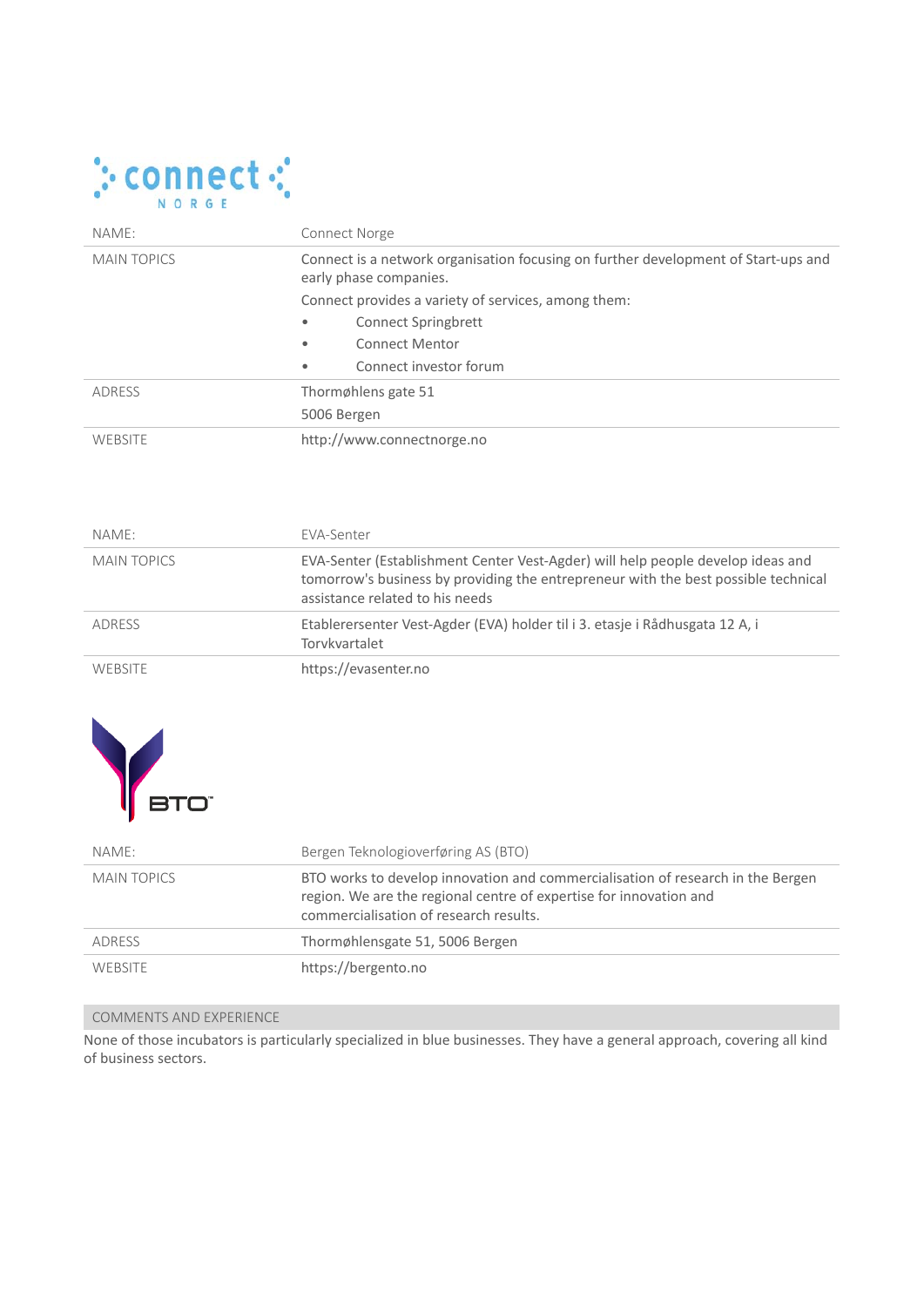# PROTOTYPING AND LABORATORY/TESTING INFRASTRUCTURE AND CO‐WORKING SPACES



| <b>NAME</b>               | Mechatronics Innovation Lab (MIL)                                                                                                                                                                                                   |
|---------------------------|-------------------------------------------------------------------------------------------------------------------------------------------------------------------------------------------------------------------------------------|
| <b>TYPE OF TECHNOLOGY</b> | Mil is part of the national infrastructure for pilot testing and experimental<br>development of products, systems and services. Particularly related to the offshore<br>industry and manufacturing and material process industries. |
|                           | Services:                                                                                                                                                                                                                           |
|                           | electrical and hydraulic components and systems for technical qualification<br>$\bullet$                                                                                                                                            |
|                           | new sensor and instrumentation technologies<br>$\bullet$                                                                                                                                                                            |
|                           | prototypes and scale models of new products                                                                                                                                                                                         |
|                           | automated processes such as robotic welding<br>$\bullet$                                                                                                                                                                            |
|                           | materials and machine parts, e.g., for qualification of new production<br>$\bullet$<br>method                                                                                                                                       |
|                           |                                                                                                                                                                                                                                     |
| WEBSITE                   | https://www.mil-as.no/                                                                                                                                                                                                              |



| <b>NAME</b>               | Offshore Simulation Center (OSC                                                                                                                                                                                                                   |
|---------------------------|---------------------------------------------------------------------------------------------------------------------------------------------------------------------------------------------------------------------------------------------------|
| <b>TYPE OF TECHNOLOGY</b> | The world leader in delivering software and hardware simulations for:<br>Prototyping operations/challenges<br>$\bullet$<br>Gaining common understanding/training personnel<br>$\bullet$<br>Reducing time and costs for all operation<br>$\bullet$ |
| WEBSITE                   | https://osc.no/                                                                                                                                                                                                                                   |



| NAME                      | SINTEF OCEAN                                                                                                                                                                                                                |
|---------------------------|-----------------------------------------------------------------------------------------------------------------------------------------------------------------------------------------------------------------------------|
| <b>TYPE OF TECHNOLOGY</b> | Sintef ocean conducts research and innovation related to ocean space for national<br>and international industries. Their ambition is to continue norway's leading position<br>in marine technology and bio marine research. |
| WEBSITE                   | https://www.sintef.no/en/ocean/                                                                                                                                                                                             |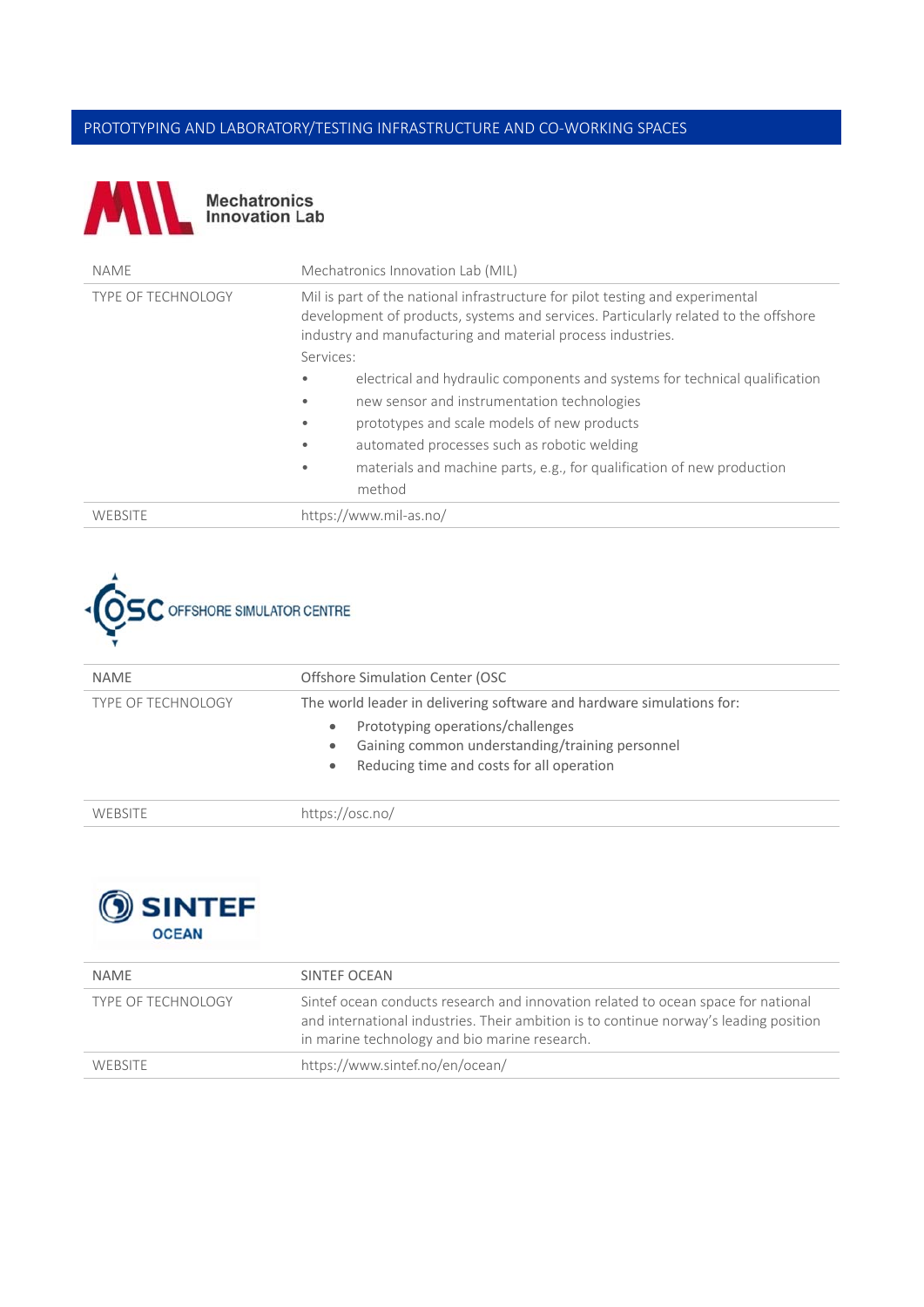

| <b>NAME</b>               | Norsk katapult                                                                                                                                                                                                                                                                                                      |
|---------------------------|---------------------------------------------------------------------------------------------------------------------------------------------------------------------------------------------------------------------------------------------------------------------------------------------------------------------|
| <b>TYPE OF TECHNOLOGY</b> | Norsk katapult is a scheme that helps to establish and develop catapult centers -<br>making the road from the concept stage to market introduction easier for<br>Norwegian industry. The scheme has been established to enhance the innovation<br>capacity of small and medium-sized businesses across the country. |
|                           | The ambition is to build an infrastructure for innovation with 7-9 national catapult<br>centers in areas of great value for the future industry in Norway. Siva manages the<br>scheme on behalf of the Ministry of Food and Fisheries, and in close cooperation<br>with Innovation Norway and the Research Council. |
| WEBSITE                   | https://norskkatapult.no/                                                                                                                                                                                                                                                                                           |



| <b>NAME</b>               | Norce                                                                                                                                                                                                                                 |
|---------------------------|---------------------------------------------------------------------------------------------------------------------------------------------------------------------------------------------------------------------------------------|
| <b>TYPE OF TECHNOLOGY</b> | Research and innovation in energy, health care, climate, the environment, society<br>and technology. Their solutions address key challenges for society and contribute to<br>value creation on the local, national and global levels. |
| <b>WEBSITE</b>            | https://www.norceresearch.no/en/                                                                                                                                                                                                      |



| NAME                      | METCENTRE                                                                                                           |
|---------------------------|---------------------------------------------------------------------------------------------------------------------|
| <b>TYPE OF TECHNOLOGY</b> | provide facilities and assistance for testing new marine renewable energy<br>technologies under various conditions. |
|                           | Test areas:                                                                                                         |
|                           | Deep water: 200 meters depth, 10km from shore.                                                                      |
|                           | Shallow water: 20-40 meters depth, 1 km from shore.                                                                 |
| <b>WERSITE</b>            | http://metcentre.no                                                                                                 |